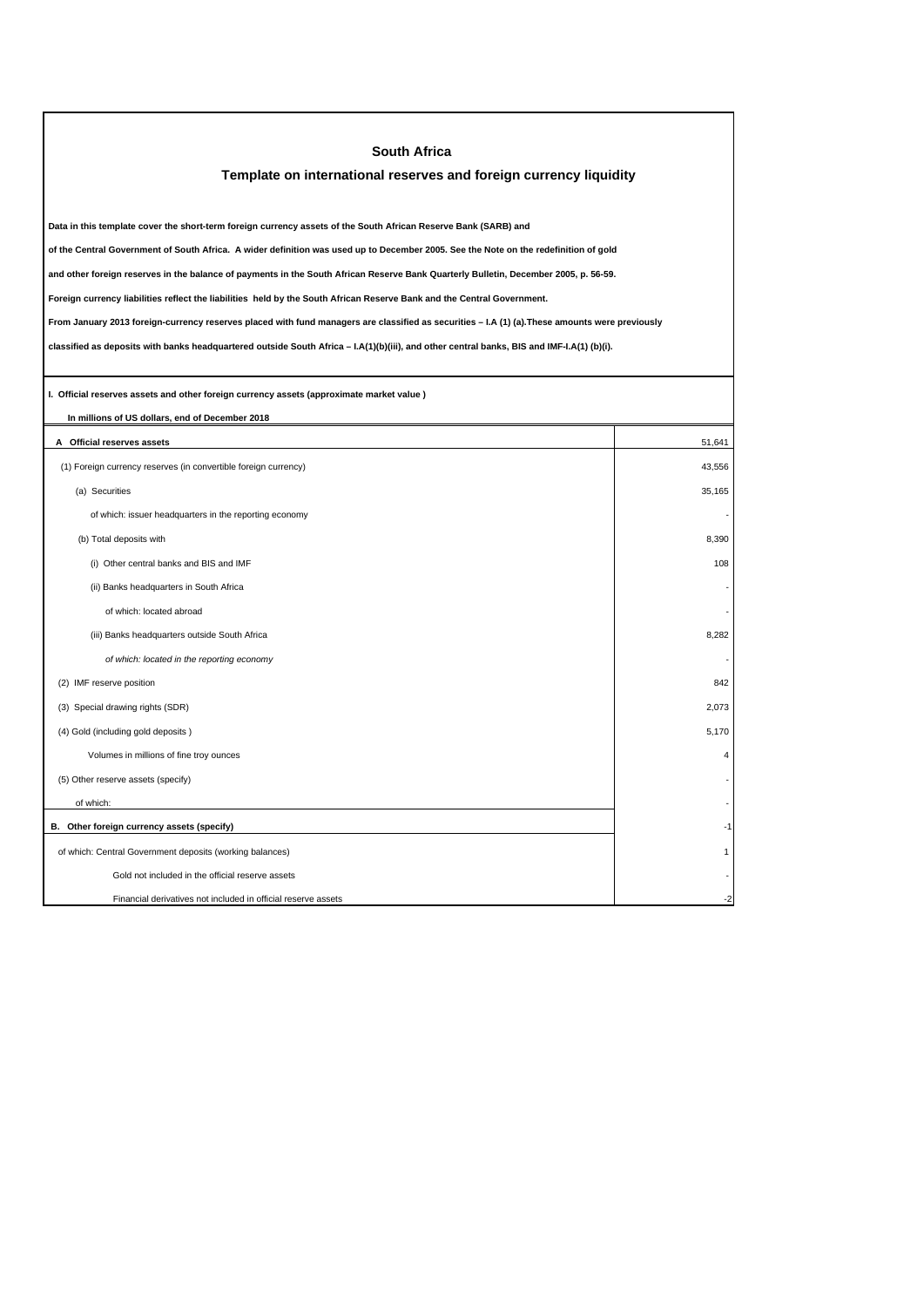| II. Predetermined short term net drains on foreign currency assets (nominal value)<br>p.2                                                                            |                                                |                |                                            |                                        |  |  |  |  |  |
|----------------------------------------------------------------------------------------------------------------------------------------------------------------------|------------------------------------------------|----------------|--------------------------------------------|----------------------------------------|--|--|--|--|--|
| In millions of US dollars, end of December 2018                                                                                                                      |                                                |                |                                            |                                        |  |  |  |  |  |
|                                                                                                                                                                      | Maturity Breakdown(residual maturity)<br>Total |                |                                            |                                        |  |  |  |  |  |
|                                                                                                                                                                      | Up to one<br>year                              | Up to 1 month  | More than 1<br>month and up to<br>3 months | More than 3 months and up<br>to 1 year |  |  |  |  |  |
| 1. Foreign currency loans, securities and deposits                                                                                                                   |                                                |                |                                            |                                        |  |  |  |  |  |
| of which: SARB                                                                                                                                                       |                                                |                |                                            |                                        |  |  |  |  |  |
| Outflows (-)<br>Principal                                                                                                                                            |                                                |                |                                            |                                        |  |  |  |  |  |
| $(\cdot)$<br>Interest                                                                                                                                                |                                                |                |                                            |                                        |  |  |  |  |  |
| Inflows $(+)$<br>Principal                                                                                                                                           |                                                |                |                                            |                                        |  |  |  |  |  |
| Interest<br>$(+)$                                                                                                                                                    |                                                |                |                                            |                                        |  |  |  |  |  |
| <b>Central Government</b>                                                                                                                                            |                                                |                |                                            |                                        |  |  |  |  |  |
| Outflows (-)<br>Principal                                                                                                                                            | $-1,841$                                       |                |                                            | $-1,841$                               |  |  |  |  |  |
| Interest<br>$(\cdot)$                                                                                                                                                | $-1,014$                                       | $-62$          | $-198$                                     | $-754$                                 |  |  |  |  |  |
| Inflows $(+)$<br>Principal                                                                                                                                           |                                                |                |                                            |                                        |  |  |  |  |  |
| $(+)$<br>Interest                                                                                                                                                    |                                                |                |                                            |                                        |  |  |  |  |  |
|                                                                                                                                                                      |                                                |                |                                            |                                        |  |  |  |  |  |
| 2. Aggregate short and long positions in forwards and futures in foreign currencies vis-à-vis<br>the domestic currency (including the forward leg of currency swaps) |                                                |                |                                            |                                        |  |  |  |  |  |
| (a) Short positions (-) (Net per period)                                                                                                                             | $-449$                                         | $-449$         |                                            |                                        |  |  |  |  |  |
| (b) Long positions (+) (Net per period)                                                                                                                              | 593                                            |                | 417                                        | 176                                    |  |  |  |  |  |
|                                                                                                                                                                      |                                                |                |                                            |                                        |  |  |  |  |  |
| 3 Other (specify)                                                                                                                                                    | $\overline{2}$                                 | $\overline{2}$ |                                            |                                        |  |  |  |  |  |
| (a) Other accounts payable (-) (Net per period)                                                                                                                      |                                                |                |                                            |                                        |  |  |  |  |  |
| Other accounts receivable (+) (Net per period)                                                                                                                       | $\overline{2}$                                 | $\overline{2}$ |                                            |                                        |  |  |  |  |  |
|                                                                                                                                                                      |                                                |                |                                            |                                        |  |  |  |  |  |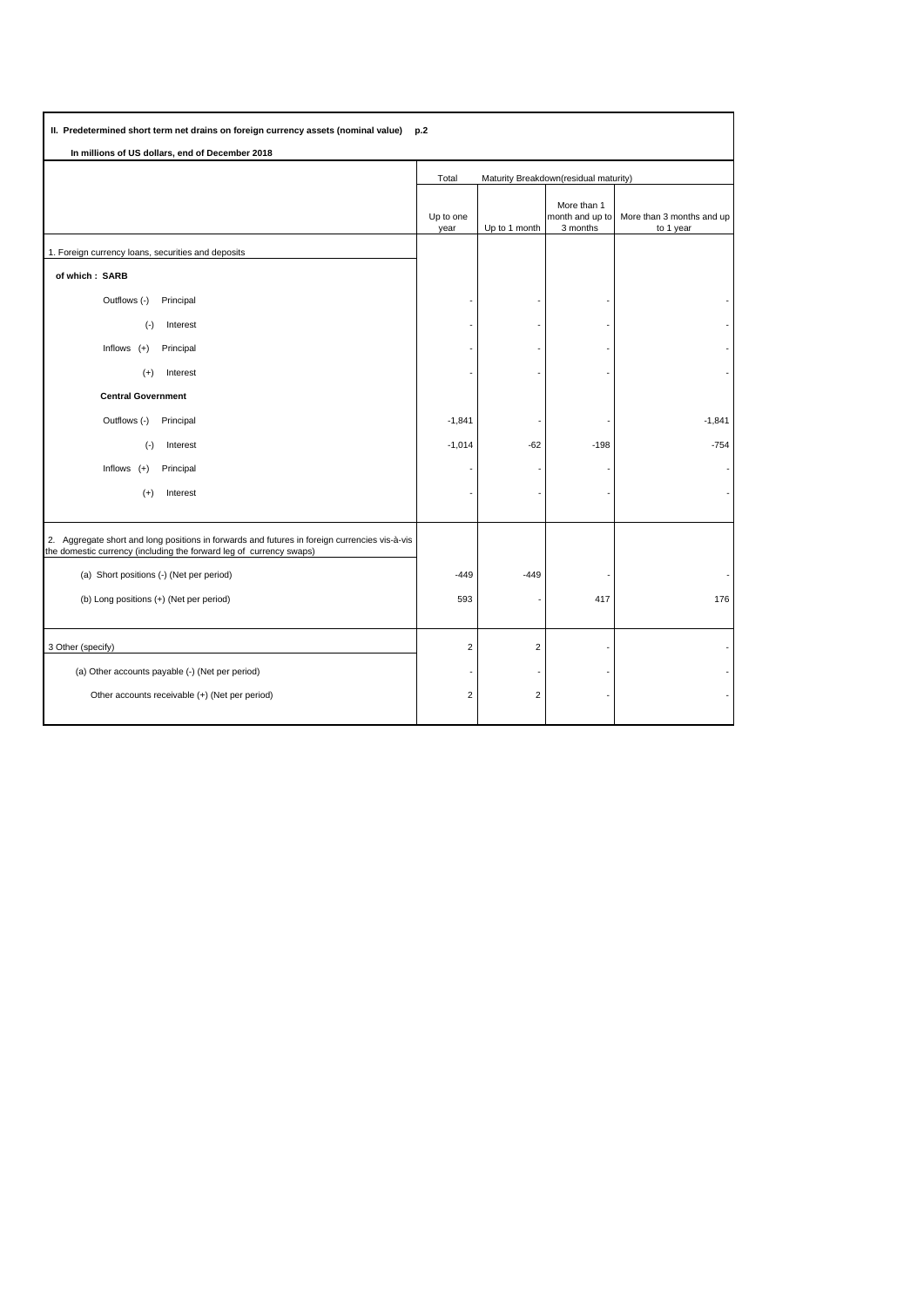| III. Contingent short-term net drains on foreign currency assets (nominal value)            |              |                                        |                                |                           |
|---------------------------------------------------------------------------------------------|--------------|----------------------------------------|--------------------------------|---------------------------|
| In millions of US dollars, end of December 2018                                             |              |                                        |                                |                           |
|                                                                                             | Total        | Maturity breakdown (residual maturity) |                                |                           |
|                                                                                             |              |                                        | More than 1<br>month and up to | More than 3 months and up |
|                                                                                             | Up to 1 year | Up to 1 month                          | 3 months                       | to 1 year                 |
| 1. Contingent liabilities in foreign currency                                               |              |                                        |                                |                           |
| (a) Collateral guarantees on debt falling due within 1 year                                 |              |                                        |                                |                           |
| (b) Other contingent liabilities                                                            | $-833$       |                                        | $-151$                         | $-682$                    |
| of which: Central Government                                                                |              |                                        |                                |                           |
| Principal                                                                                   | $-601$       |                                        | $-43$                          | $-558$                    |
| Interest                                                                                    | $-232$       |                                        | $-108$                         | $-124$                    |
|                                                                                             |              |                                        |                                |                           |
| 2. Foreign currency securities issued with embedded options (puttable bonds)                |              |                                        |                                |                           |
| 3. Undrawn, unconditional credit lines provided by                                          |              |                                        |                                |                           |
| (a) other central banks and international organisations                                     |              |                                        |                                |                           |
| $BIS (+)$                                                                                   |              |                                        |                                |                           |
| $IMF (+)$                                                                                   |              |                                        |                                |                           |
| (b) banks and other financial institutions headquartered in South Africa                    |              |                                        |                                |                           |
| (c) banks and other financial institutions headquartered outside South Africa (+)           |              |                                        |                                |                           |
|                                                                                             |              |                                        |                                |                           |
| 4. Aggregate short and long positions of options in foreign vis-à-vis the domestic currency |              |                                        |                                |                           |
| (a)<br>Short positions                                                                      |              |                                        |                                |                           |
| (i) Bought puts                                                                             |              |                                        |                                |                           |
| (ii) Written puts                                                                           |              |                                        |                                |                           |
| (b)<br>Long positions                                                                       |              |                                        |                                |                           |
| (i) Bought puts                                                                             |              |                                        |                                |                           |
| (ii) Written puts                                                                           |              |                                        |                                |                           |
|                                                                                             |              |                                        |                                |                           |